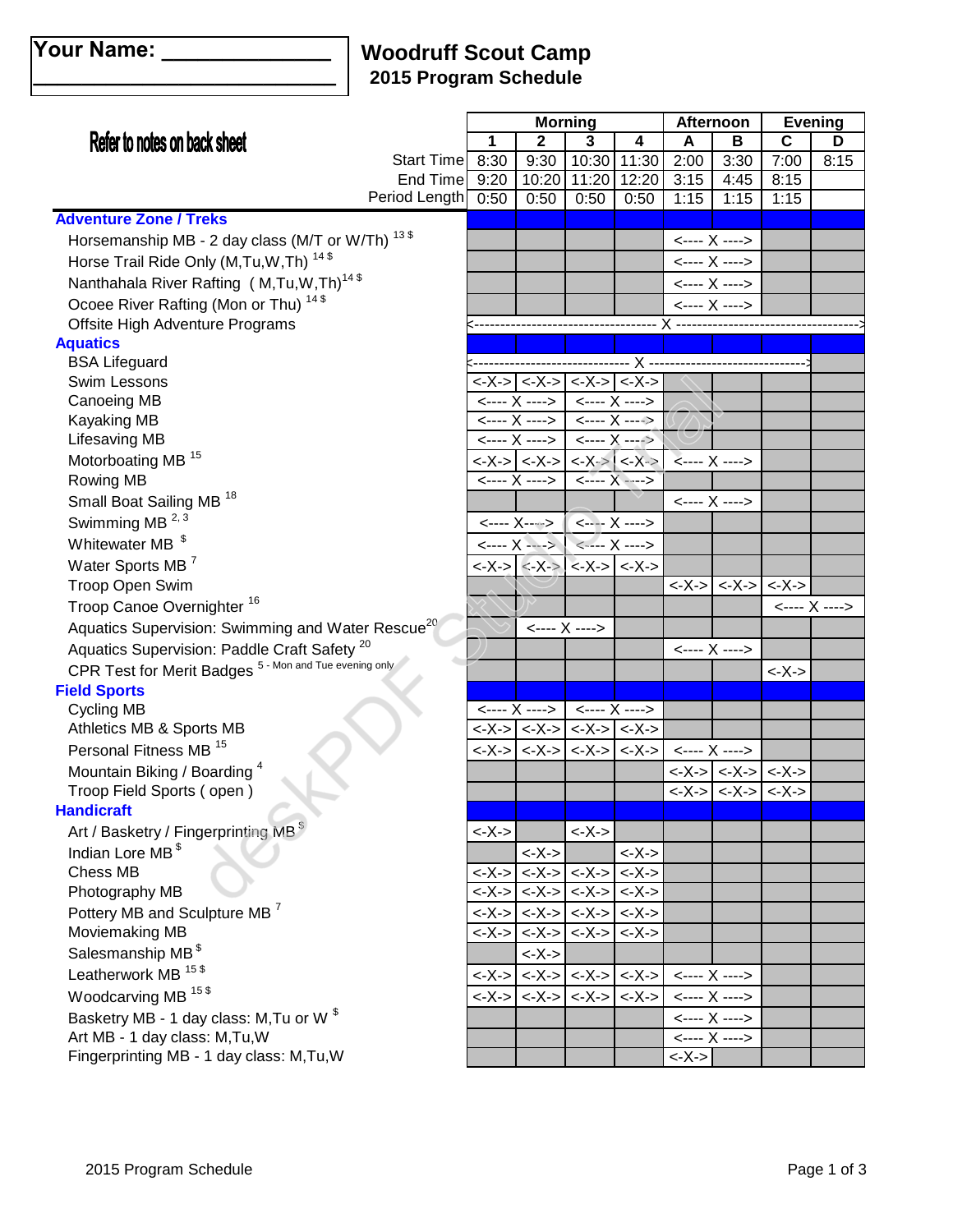## **Woodruff Scout Camp 2015 Program Schedule**

| Mountain Man |  |
|--------------|--|
|              |  |

Mountain Man

## + 5 Mile Hike - 6:45 pm ( M,Tu or W )

#### **COPE** Climbing MB

COPE COPE Instructor Training Troop Climbing / Rappelling  $4$ 

#### **Nature**

Archaeology MB<sup>7</sup> Astronomy MB<sup>7</sup> Bird Study MB<sup>7</sup> Environmental Science MB<sup>7</sup> Fly Fishing MB<sup>21</sup> Fishing MB $15, 19$ Forestry MB<sup>7</sup> Reptile & Amphibian Study MB <sup>7</sup> Geology MB<sup>7</sup> Soil & Water Conservation MB<sup>7</sup>

Space Exploration MB  $$^{\$}$ 

#### Weather MB

#### **STEM**

Programming MB and Digital Technology MB Robotics MB and Digital Technology MB Game Design MB Welding MB<sup>22</sup>

### **Outdoor Skills**

Camping MB<sup>2</sup> Citizenship in the Nation MB<sup>2</sup> Citizenship in the World MB<sup>2</sup> Communications MB <sup>2</sup> Cooking MB Emergency Preparedness MB <sup>2</sup> First Aid MB  $^{2,15}$ Pioneering MB Sign, Signals, and Codes MB Wilderness Survival MB Orienteering MB (afternoon only )<sup>18</sup> CPR Test for Merit Badges 5 - Mon and Tue evening only

#### **Shooting Sports**

Archery MB<sup>7</sup> Rifle Shooting MB<sup>7</sup> Shotgun Shooting MB $<sup>7</sup>$ </sup> Open Rifle Range<sup>10</sup> Open Archery Range<sup>10</sup>

|                                                       |                                 |                                                                                                                                                                                                                                                                                                                                                                                                                                                                                                  | <b>Morning</b>                                                                                 |                                 |                                 | Afternoon                                                                              |                      | <b>Evening</b> |
|-------------------------------------------------------|---------------------------------|--------------------------------------------------------------------------------------------------------------------------------------------------------------------------------------------------------------------------------------------------------------------------------------------------------------------------------------------------------------------------------------------------------------------------------------------------------------------------------------------------|------------------------------------------------------------------------------------------------|---------------------------------|---------------------------------|----------------------------------------------------------------------------------------|----------------------|----------------|
|                                                       | $\mathbf 1$                     | $\mathbf{2}$                                                                                                                                                                                                                                                                                                                                                                                                                                                                                     | 3                                                                                              | 4                               | A                               | В                                                                                      | C                    | D              |
| <b>ntain Man</b>                                      |                                 |                                                                                                                                                                                                                                                                                                                                                                                                                                                                                                  |                                                                                                |                                 |                                 |                                                                                        |                      |                |
| buntain Man                                           |                                 | $\leftarrow$ $\leftarrow$ $\leftarrow$ $\leftarrow$ $\leftarrow$ $\leftarrow$ $\leftarrow$ $\leftarrow$ $\leftarrow$ $\leftarrow$ $\leftarrow$ $\leftarrow$ $\leftarrow$ $\leftarrow$ $\leftarrow$ $\leftarrow$ $\leftarrow$ $\leftarrow$ $\leftarrow$ $\leftarrow$ $\leftarrow$ $\leftarrow$ $\leftarrow$ $\leftarrow$ $\leftarrow$ $\leftarrow$ $\leftarrow$ $\leftarrow$ $\leftarrow$ $\leftarrow$ $\leftarrow$ $\leftarrow$ $\leftarrow$ $\leftarrow$ $\leftarrow$ $\leftarrow$ $\leftarrow$ |                                                                                                |                                 |                                 |                                                                                        |                      |                |
| - 5 Mile Hike - 6:45 pm ( M,Tu or W )                 |                                 |                                                                                                                                                                                                                                                                                                                                                                                                                                                                                                  |                                                                                                |                                 |                                 |                                                                                        |                      | <---- X ---->  |
| ΈF.<br>mbing MB                                       |                                 |                                                                                                                                                                                                                                                                                                                                                                                                                                                                                                  |                                                                                                |                                 |                                 |                                                                                        |                      |                |
| )PE                                                   |                                 |                                                                                                                                                                                                                                                                                                                                                                                                                                                                                                  |                                                                                                |                                 |                                 |                                                                                        |                      |                |
| <b>OPE Instructor Training</b>                        |                                 |                                                                                                                                                                                                                                                                                                                                                                                                                                                                                                  |                                                                                                |                                 |                                 |                                                                                        |                      |                |
| oop Climbing / Rappelling <sup>4</sup>                |                                 |                                                                                                                                                                                                                                                                                                                                                                                                                                                                                                  |                                                                                                |                                 |                                 | $\left  <\!\!-\!\!X\!\!-\!\!> \right  <\!\!-X\!\!-\!\!> \right  <\!\!-\!\!X\!\!-\!\!>$ |                      |                |
| ıre                                                   |                                 |                                                                                                                                                                                                                                                                                                                                                                                                                                                                                                  |                                                                                                |                                 |                                 |                                                                                        |                      |                |
| chaeology MB $^7$                                     | <-X->                           |                                                                                                                                                                                                                                                                                                                                                                                                                                                                                                  | $\langle -X-\rangle$                                                                           |                                 |                                 |                                                                                        |                      |                |
| tronomy MB <sup>7</sup>                               |                                 | $\langle -X-\rangle$                                                                                                                                                                                                                                                                                                                                                                                                                                                                             |                                                                                                | $\langle -X-\rangle$            |                                 |                                                                                        |                      |                |
| d Study MB <sup>7</sup>                               | $\left\langle -X-\right\rangle$ |                                                                                                                                                                                                                                                                                                                                                                                                                                                                                                  | $\left\langle -X-\right\rangle$                                                                |                                 |                                 |                                                                                        |                      |                |
| vironmental Science MB <sup>7</sup>                   | <-X->                           |                                                                                                                                                                                                                                                                                                                                                                                                                                                                                                  | $\left  \langle -X \rangle > \right  \langle -X \rangle > \left  \langle -X \rangle > \right $ |                                 |                                 |                                                                                        |                      |                |
| 21<br>Fishing MB                                      |                                 |                                                                                                                                                                                                                                                                                                                                                                                                                                                                                                  |                                                                                                |                                 |                                 | <---- X ---->                                                                          |                      |                |
| shing MB $15, 19$                                     |                                 | $\left\langle -X-\right\rangle$                                                                                                                                                                                                                                                                                                                                                                                                                                                                  |                                                                                                |                                 | <---- X ---->                   |                                                                                        |                      |                |
| restry MB <sup>7</sup>                                |                                 |                                                                                                                                                                                                                                                                                                                                                                                                                                                                                                  | $\langle -X-\rangle$                                                                           |                                 |                                 |                                                                                        |                      |                |
|                                                       | <-X->                           | $\left\langle -X-\right\rangle$                                                                                                                                                                                                                                                                                                                                                                                                                                                                  |                                                                                                |                                 |                                 |                                                                                        |                      |                |
| ptile & Amphibian Study MB $^7$                       |                                 |                                                                                                                                                                                                                                                                                                                                                                                                                                                                                                  |                                                                                                | $\langle -X-\rangle$            |                                 |                                                                                        |                      |                |
| ology MB <sup>7</sup>                                 | <-X->                           |                                                                                                                                                                                                                                                                                                                                                                                                                                                                                                  | <-X->                                                                                          |                                 |                                 |                                                                                        |                      |                |
| il & Water Conservation MB <sup>7</sup>               |                                 | $\langle -X-\rangle$                                                                                                                                                                                                                                                                                                                                                                                                                                                                             |                                                                                                | $\left\langle -X-\right\rangle$ |                                 |                                                                                        |                      |                |
| ace Exploration MB $$$                                | $\langle -X-\rangle$            |                                                                                                                                                                                                                                                                                                                                                                                                                                                                                                  | $\langle$ -X->                                                                                 |                                 |                                 |                                                                                        |                      |                |
| eather MB<br>Μ                                        |                                 | $\langle -X-\rangle$                                                                                                                                                                                                                                                                                                                                                                                                                                                                             |                                                                                                | $\langle -X-\rangle$            |                                 |                                                                                        |                      |                |
| ogramming MB and Digital Technology MB                |                                 |                                                                                                                                                                                                                                                                                                                                                                                                                                                                                                  |                                                                                                |                                 |                                 |                                                                                        |                      |                |
| botics MB and Digital Technology MB                   |                                 | $\leftarrow$ X > $\leftarrow$ X >                                                                                                                                                                                                                                                                                                                                                                                                                                                                |                                                                                                |                                 |                                 |                                                                                        |                      |                |
| <b>Ime Design MB</b>                                  |                                 | <---- X ---->   <---- X ---->                                                                                                                                                                                                                                                                                                                                                                                                                                                                    |                                                                                                |                                 |                                 |                                                                                        |                      |                |
| elding MB <sup>22</sup>                               |                                 |                                                                                                                                                                                                                                                                                                                                                                                                                                                                                                  |                                                                                                |                                 |                                 |                                                                                        | $\langle -X-\rangle$ |                |
| door Skills                                           |                                 |                                                                                                                                                                                                                                                                                                                                                                                                                                                                                                  |                                                                                                |                                 |                                 |                                                                                        |                      |                |
| mping MB $^2$                                         |                                 | <-X-> $ $ <-X-> $ $ <-X-> $ $ <-X-> $ $ <-X->                                                                                                                                                                                                                                                                                                                                                                                                                                                    |                                                                                                |                                 |                                 |                                                                                        |                      |                |
| izenship in the Nation MB $^2$                        |                                 |                                                                                                                                                                                                                                                                                                                                                                                                                                                                                                  |                                                                                                |                                 |                                 |                                                                                        |                      |                |
| izenship in the World MB $^2$                         |                                 |                                                                                                                                                                                                                                                                                                                                                                                                                                                                                                  |                                                                                                |                                 |                                 |                                                                                        |                      |                |
| mmunications MB $^2$                                  |                                 | <-X-> $ $ <-X-> $ $ <-X-> $ $ <-X-> $ $ <-X->                                                                                                                                                                                                                                                                                                                                                                                                                                                    |                                                                                                |                                 |                                 |                                                                                        |                      |                |
| oking MB                                              |                                 | <-X-> $ $ <-X-> $ $ <-X->                                                                                                                                                                                                                                                                                                                                                                                                                                                                        |                                                                                                | $\left\langle -X-\right\rangle$ |                                 |                                                                                        |                      |                |
| nergency Preparedness MB $^2$                         |                                 |                                                                                                                                                                                                                                                                                                                                                                                                                                                                                                  |                                                                                                |                                 |                                 |                                                                                        |                      |                |
| st Aid MB <sup>2,15</sup>                             |                                 | <-X-> <-X-> <-X-> =                                                                                                                                                                                                                                                                                                                                                                                                                                                                              |                                                                                                |                                 |                                 | <---- X ---->                                                                          |                      |                |
| oneering MB                                           |                                 | <---- X ---->                                                                                                                                                                                                                                                                                                                                                                                                                                                                                    |                                                                                                |                                 |                                 |                                                                                        |                      |                |
| gn, Signals, and Codes MB                             |                                 |                                                                                                                                                                                                                                                                                                                                                                                                                                                                                                  |                                                                                                | <---- X ---->                   |                                 |                                                                                        |                      |                |
| <b>Iderness Survival MB</b>                           | <-X->                           | $\left\langle -X-\right\rangle$                                                                                                                                                                                                                                                                                                                                                                                                                                                                  | $\left  \langle -X \rangle \right  \langle -X \rangle$                                         |                                 |                                 |                                                                                        |                      |                |
| ienteering MB (afternoon only) $18$                   |                                 |                                                                                                                                                                                                                                                                                                                                                                                                                                                                                                  |                                                                                                |                                 |                                 | <---- X ---->                                                                          |                      |                |
| PR Test for Merit Badges 5 - Mon and Tue evening only |                                 |                                                                                                                                                                                                                                                                                                                                                                                                                                                                                                  |                                                                                                |                                 |                                 |                                                                                        | <-X->                |                |
| oting Sports                                          |                                 |                                                                                                                                                                                                                                                                                                                                                                                                                                                                                                  |                                                                                                |                                 |                                 |                                                                                        |                      |                |
| chery MB $^7$                                         | <-X->                           |                                                                                                                                                                                                                                                                                                                                                                                                                                                                                                  | $\left  \langle -X \rangle > \right  \langle -X \rangle > \left  \langle -X \rangle > \right $ |                                 |                                 |                                                                                        |                      |                |
| le Shooting MB <sup>7</sup>                           | <-X->                           |                                                                                                                                                                                                                                                                                                                                                                                                                                                                                                  | $\left  \langle -X \rangle \right  \langle -X \rangle$                                         | $\left\langle -X-\right\rangle$ |                                 |                                                                                        |                      |                |
| otgun Shooting MB <sup>7</sup>                        | <-X->1                          |                                                                                                                                                                                                                                                                                                                                                                                                                                                                                                  | $\left  \langle -X \rangle \right  \langle -X \rangle$                                         | $\langle -X-\rangle$            |                                 |                                                                                        |                      |                |
| ven Rifle Range <sup>10</sup>                         |                                 |                                                                                                                                                                                                                                                                                                                                                                                                                                                                                                  |                                                                                                |                                 |                                 | $\left  \langle -X \rangle \right  \langle -X \rangle$                                 |                      |                |
| ven Archery Range <sup>10</sup>                       |                                 |                                                                                                                                                                                                                                                                                                                                                                                                                                                                                                  |                                                                                                |                                 | $\left\langle -X-\right\rangle$ | $\langle -X-\rangle$                                                                   |                      |                |
|                                                       |                                 |                                                                                                                                                                                                                                                                                                                                                                                                                                                                                                  |                                                                                                |                                 |                                 |                                                                                        |                      |                |
|                                                       |                                 |                                                                                                                                                                                                                                                                                                                                                                                                                                                                                                  |                                                                                                |                                 |                                 |                                                                                        |                      |                |
| 2015 Program Schedule                                 |                                 |                                                                                                                                                                                                                                                                                                                                                                                                                                                                                                  |                                                                                                |                                 |                                 |                                                                                        |                      | Page 2 of 3    |